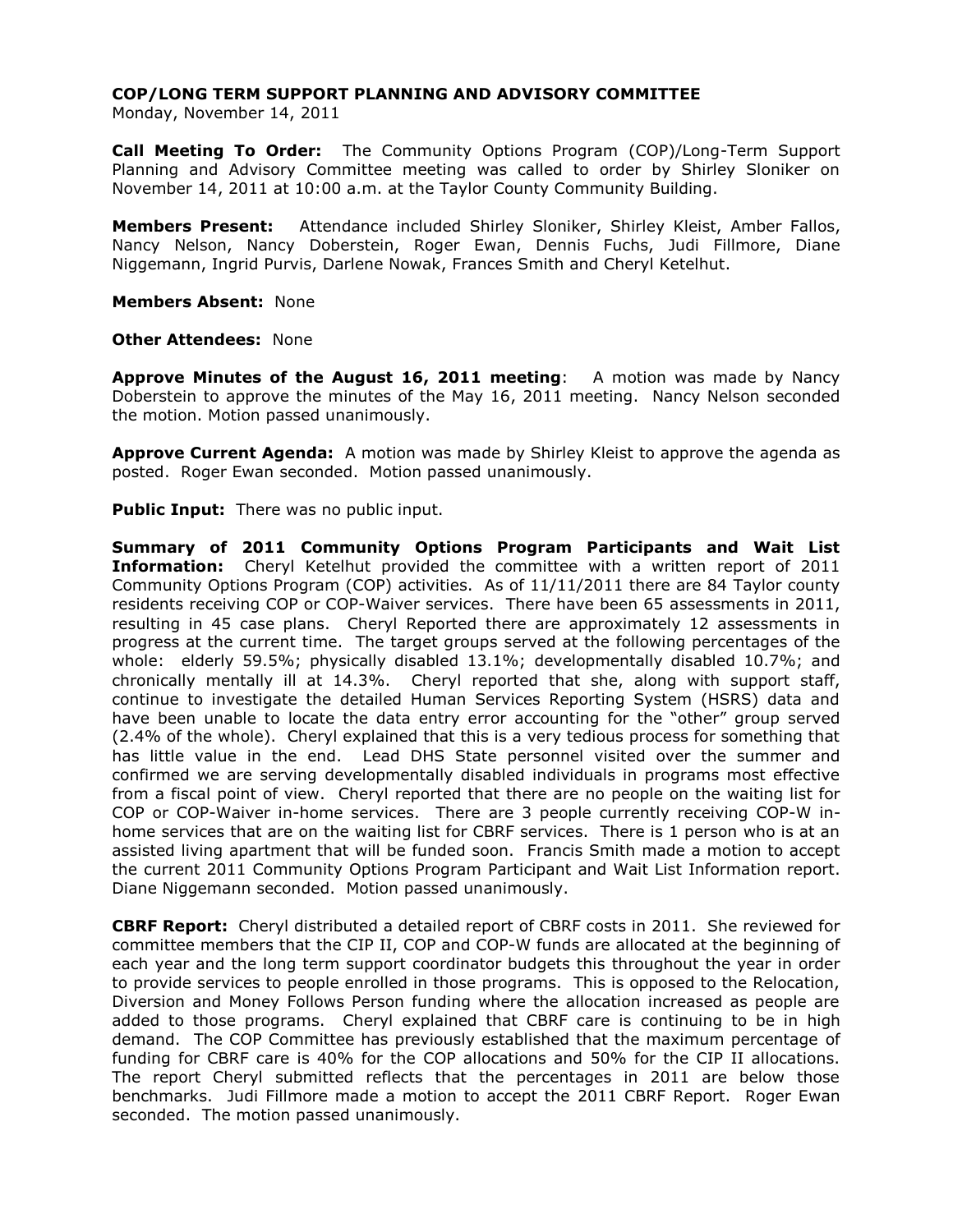**Update on ADRC/Family Care in Taylor County:** Diane Niggemann provided an update on establishing an Aging and Disability Resource Center (ADRC) in Taylor County. The Taylor County Board of Supervisors passed the resolution that Taylor County join the ADRC of the Northwoods. The employees of the ADRC will not be county employees. Diane is asking the other counties involved in the ADRC of the Northwoods and private non-profits (Greater Wisconsin Agency on Aging Resources) to determine if they would be willing to employ the staff of the Taylor County satellite office. The Board of Directors for the ADRC of the Northwoods has been appointed. Dave Krug represents Taylor County Board of Supervisors and Mary Bix is a citizen member representing older adults. The Taylor County satellite office will be located in the Commission on Aging offices. Diane reports the Taylor County office may open as soon as March 2012. The caps for expansion and enrollment in Family Care remain in place at the current time.

**Results of the 2011 TMG and DHS Technical Assistance Visits:** Cheryl reported that the annual audit of selected COP-W client records was per formed by staff from The Management Group on September 13 – 14, 2011 at Human Services. There were no deficiencies found. The technical assistance visit by DHS staff will occurred on August 24, 2011 with two DHS staff visiting with Amber Fallos, Larry Brandl and Cheryl. This visit was routine, triggered by both Cheryl and Amber being new coordinators in 2010. DHS staff provided information regarding funding in 2012 (remains the same as 2011) and how allocations are calculated. Cheryl stated the visit went well and the DHS staff are always readily available to assist with questions of our staff.

## **Other Business:**

Diane reported on several items:

- 2012 large print calendars are available in the COA office
- 564 individuals were served lunch at the Senior Fair held at Medford Senior High School. 170 people attended the sessions regarding navigating the roundabouts.
- The annual public hearing regarding the COA transportation program will be held at the Multi-Purpose Building on December 14, 2011 at 9:30 a.m.
- Complaints regarding LogistiCare transportation continue. Drivers are routinely late and come from outside the Taylor County area. Local drivers can be requested but LogistiCare does not guarantee they will be the driver that comes for the person. People are being encouraged to call their State Representatives and Senators with concerns.
- The next Chat-n-Snack will be held on December 7, 2011 at the Multi-Purpose Building with an informational panel discussion by the local Hospice Providers.
- Powerful Tools for Caregiving will be starting a 6 week session in January 2012.

**Schedule next meeting:** The next meeting of the COP/Long-Term Support Planning and Advisory Committee will be Monday, February 20, 2012 at 10:00 a.m. at the Taylor County Community Building located at the fairgrounds.

**Adjourn:** Nancy Nelson made a motion to adjourn with a second by Shirley Kleist. Motion passed unanimously. Meeting adjourned at 11:10.

Respectfully Submitted,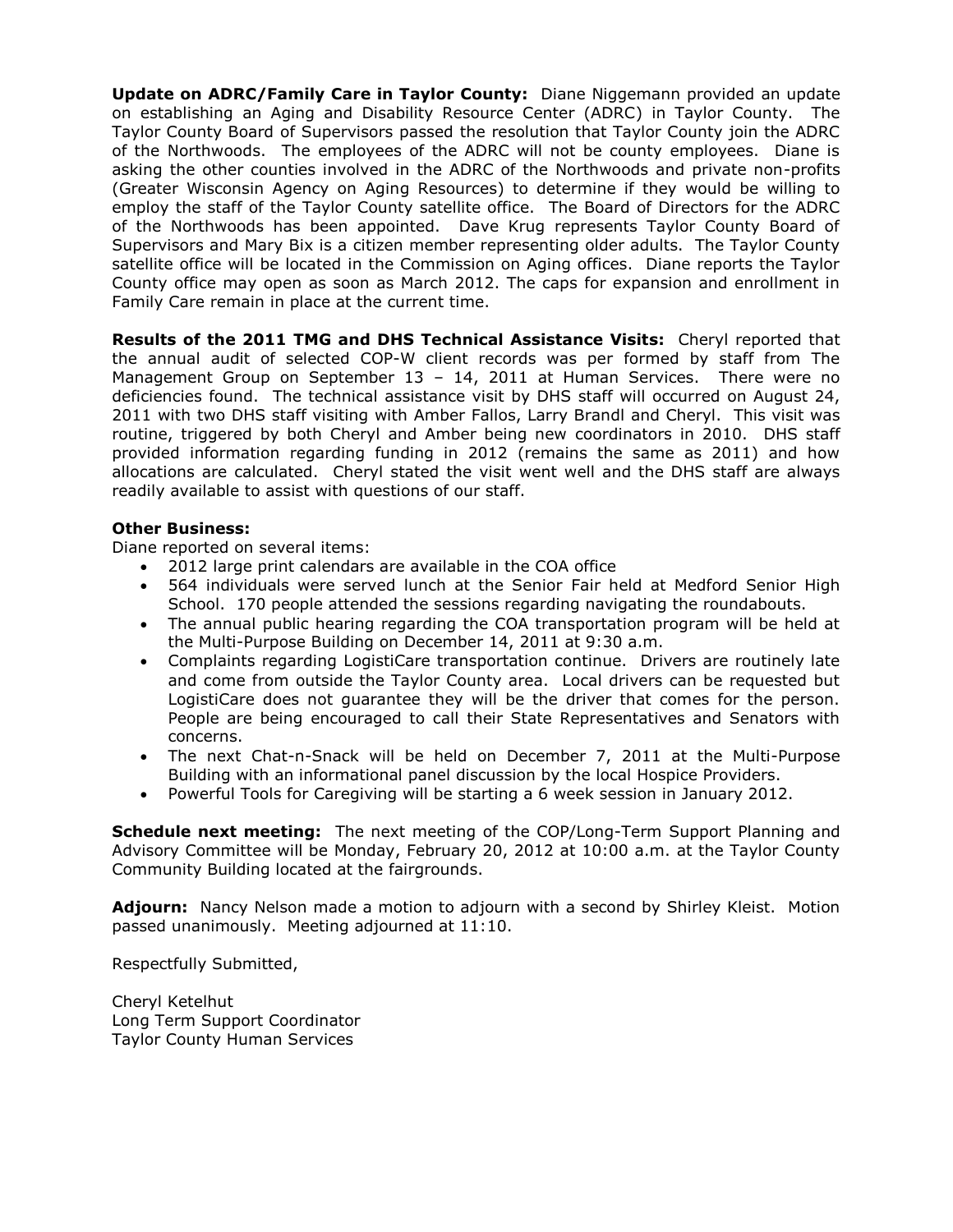Monday, August 16, 2011

**Call Meeting To Order:** The Community Options Program (COP)/Long-Term Support Planning and Advisory Committee meeting was called to order by Shirley Sloniker on August 16, 2011 at 10:05 a.m. at the Taylor County Community Building.

**Members Present:** Attendance included Shirley Sloniker, Shirley Kleist, Amber Fallos, Nancy Nelson, Nancy Doberstein, Roger Ewan, Dennis Fuchs, Judi Fillmore, Diane Niggemann, Ingrid Purvis, Darlene Nowak and Cheryl Ketelhut.

**Members Absent:** Francis Smith.

**Other Attendees:** None

**Approve Minutes of the May 16, 2011 meeting**: A motion was made by Nancy Nelson to approve the minutes of the March 21, 2011 meeting. Shirley Kleist seconded the motion. Motion passed unanimously.

**Approve Current Agenda:** A motion was made by Roger Ewan to approve the agenda as posted. Nancy Doberstein seconded. Motion passed unanimously.

**Public Input:** There was no public input.

**Summary of 2011 Community Options Program Participants and Wait List Information:** Cheryl Ketelhut provided the committee with a written report of 2011 Community Options Program (COP) activities. As of 8/15/2011 there are 92 Taylor county residents receiving COP or COP-Waiver services. There have been 44 assessments in 2011, resulting in 34 case plans. The target groups served at the following percentages of the whole: elderly 60.2%; physically disabled 14.0%; developmentally disabled 9.7%; and chronically mentally ill at 15.1%. Cheryl reported that she and Amber, along with support staff, continue to investigate the detailed Human Services Reporting System (HSRS) data and have been unable to locate the data entry error accounting for the "other" group served (1.1% of the whole). Cheryl explained that this is a very tedious process for something that has little value in the end. Amber reports that the percentage of individuals with developmental disabilities being funded with COP or CIP II dollars will become more accurate after the lead State personnel visit over the summer. At that time decisions will be made regarding which programs most effectively serve which clients. Cheryl reported that there are no people on the waiting list for COP or COP-Waiver in-home services or currently on the waiting list for CBRF services. She did state she suspects that that may change as the requests for services are increasing, particularly for CBRF care. Roger Ewan made a motion to accept the current 2011 Community Options Program Participant and Wait List Information report. Amber Fallos seconded. Motion passed unanimously.

**CBRF Report:** Cheryl distributed a detailed report containing historical CBRF costs in 2011. She reviewed for committee members that the CIP II, COP and COP-W funds are allocated at the beginning of each year and the long term support coordinator budgets this throughout the year in order to provide services to people enrolled in those programs. This is opposed to the Relocation, Diversion and Money Follows Person funding where the allocation increased as people are added to those programs. Cheryl explained that CBRF care is continuing to be in high demand. The COP Committee has previously established that the maximum percentage of funding for CBRF care is 40% for the COP allocations and 50% for the CIP II allocations. The report Cheryl submitted reflects that the percentages in 2011 are below those benchmarks. Diane Niggemann made a motion to accept the current CBRF report as submitted, with Amber Fallos providing a second. The motion passed unanimously.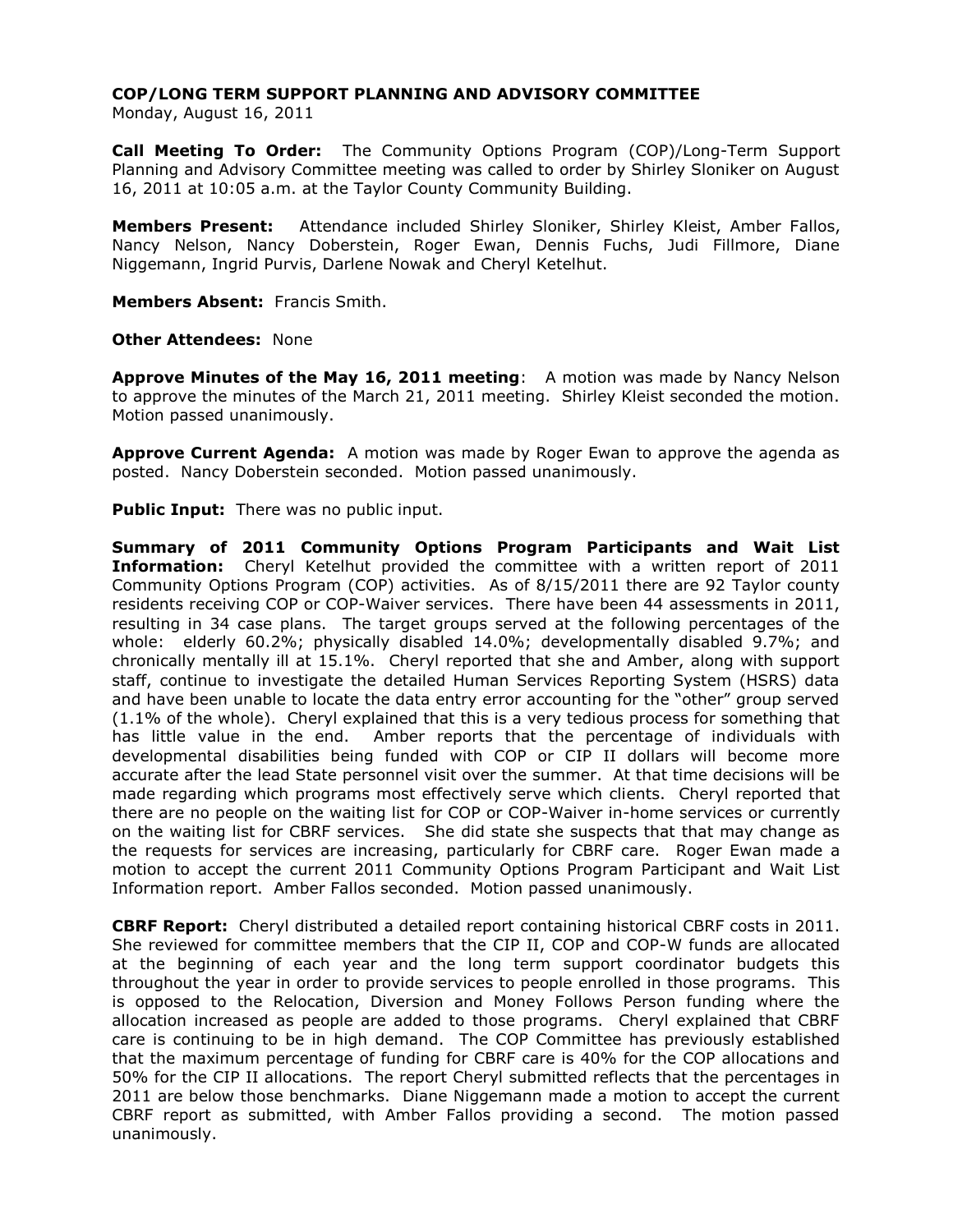**Update on ADRC/Family Care in Taylor County:** There was an update on establishing an Aging and Disability Resource Center (ADRC) and the start of Family Care here in Taylor County. Diane continues to regularly attend the planning committee meetings for the Aging and Disability Resource Center (ADRC) of the Northwoods. While Gov. Walker's 2012-13 biennial budget includes funding for the creation of new ADRCs, it does not include money to continue the expansion of Family Care. Diane presented information in support of the Taylor County Board of Supervisors passing a resolution to establish an ADRC in Taylor County. She discussed with committee members her reasons for supporting such an action. The Board of Supervisors in Vilas, Oneida and Forest Counties have passed the resolution already. The ADRC Ad Hoc Committee continues to serve an advisory role here in Taylor County and meets monthly. Diane indicated that the Commission an Aging Board has passed the resolution and will be submitting it to the Taylor County Board of Supervisors for approval at their next meeting. Cheryl discussed the position of Human Services in relation to the ADRC, stating that while the services are of benefit to Taylor County residents, the timing of starting this new service in light of the current budget restraints in this county, the State's Medicaid budget shortfall, and the freeze on Family Care expansion is very concerning. Diane made a motion that the COP committee support Taylor County joining the ADRC of the Northwoods. Shirley Kleist seconded the motion. The motion failed due to lack of support.

**2010 COP Audit and DHS Technical Assistance Visit:** Cheryl reported that the annual audit of selected COP-W client records will be formed by staff from The Management Group on September 13 – 14, 2011 at Human Services. Cheryl will be coordinating this routine visit and review. The technical assistance visit by DHS staff will occur on August 24, 2011 with two DHS staff visiting with both Cheryl and Amber. This visit is routine, triggered by both Cheryl and Amber being new coordinators in 2010. Cheryl will report of the outcomes of these two visits at the next meeting.

#### **Other Business:**

There was discussion of the new CBRF that is being built in Medford. Cheryl, Amber and Diane have all met with the management. Cheryl reported that it is probable that Human Services will contract for services.

Ingrid Purvis inquired about approving high cost finding. Cheryl reported that approval of high cost funding is no longer required by the COP Committee.

Discussion was held regarding changes to Income Maintenance at Taylor County Human Services due to the regionalization of services as mandated by Gov. Walker. At this point how the changes will affect Taylor County are not known other that there is a 33% reduction in the State's funding for that department in 2011. Updates will be provided at the next meeting.

Diane reported on upcoming COA events in Taylor County including Chat-n-Snack the first Wednesday of each month, Falls Prevention day on September 16 at the Multipurpose Building, and the Senior Health Fair on October 27 at Medford Senior High.

**Schedule next meeting:** The next meeting of the COP/Long-Term Support Planning and Advisory Committee will be Monday, November 14, 2011 at 10:00 a.m. at the Taylor County Community Building located at the fairgrounds.

**Adjourn:** Nancy Nelson made a motion to adjourn with a second by Shirley Kleist. Motion passed unanimously. Meeting adjourned at 11:20.

Respectfully Submitted,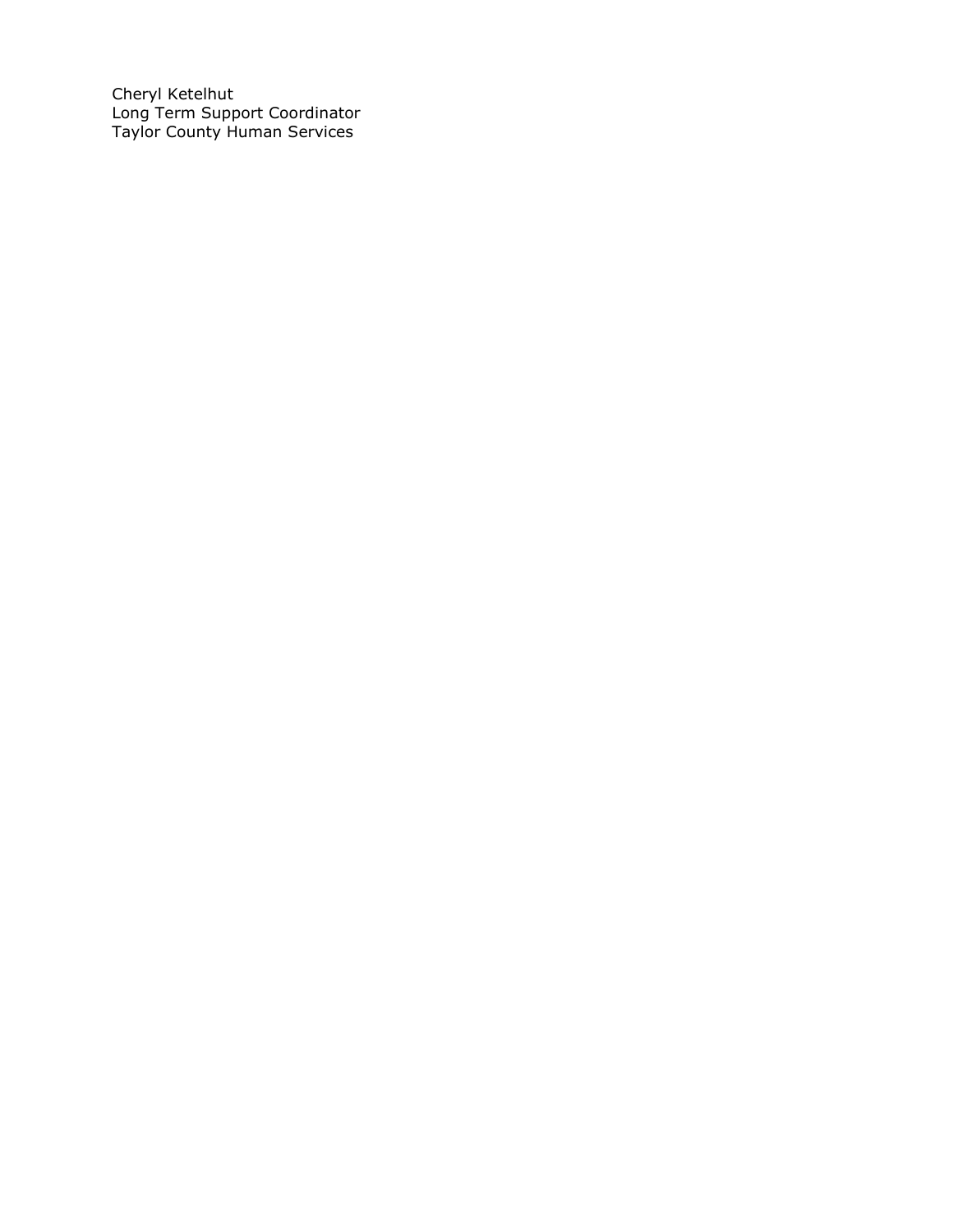Monday, May 16, 2011

**Call Meeting To Order:** The Community Options Program (COP)/Long-Term Support Planning and Advisory Committee meeting was called to order by Shirley Sloniker on May 16, 2011 at 10:00 a.m. at the Taylor County Community Building.

**Members Present:** Attendance included Shirley Sloniker, Francis Smith, Shirley Kleist, Amber Fallos, Nancy Nelson, Nancy Doberstein, Roger Ewan, Dennis Fuchs, Judi Fillmore, Diane Niggemann Ingrid Purvis, and Cheryl Ketelhut.

**Members Absent:** None.

**Other Attendees:** None

**Approve Minutes of the March 21, 2011 meeting**: A motion was made by Nancy Nelson to approve the minutes of the March 21, 2011 meeting. Shirley Kleist seconded the motion. Motion passed unanimously.

**Approve Current Agenda:** A motion was made by Roger Ewan to approve the agenda as posted. Francis Smith seconded. Motion passed unanimously.

**Public Input:** There was no public input.

**Summary of 2011 Community Options Program Participants and Wait List Information:** Cheryl Ketelhut provided the committee with a written report of 2011 Community Options Program (COP) activities. As of 3/31/2011 there are 92 Taylor county residents receiving COP or COP-Waiver services. There have been 33 assessments in 2011, resulting in 22 case plans. The target groups served at the following percentages of the whole: elderly 63.1%; physically disabled 11.9%; developmentally disabled 10.9%; and chronically mentally ill at 14.1%. Cheryl reported that she and Amber along with support staff looked into the detailed Human Services Reporting System (HSRS) data and feel that the "other" target group has been eliminated via data entry correction. They will not be certain until April cost data is reported. Amber reports that the percentage of individuals with developmental disabilities being funded with COP or CIP II dollars will become more accurate after the lead State personnel visit over the summer. At that time decisions will be made regarding which programs most effectively serve which clients. Cheryl reported that there are no people on the waiting list for COP or COP-Waiver in-home services. There is one person currently on the waiting list for CBRF services who is receiving in-home care. Roger Ewan made a motion to accept the 2011 Community Options Program Participant and Wait List Information report. Nancy Nelson seconded. Motion passed unanimously.

**CBRF Report:** Cheryl distributed a detailed report containing historical CBRF costs since 2008 and CBRF costs in 2011. She explained that the CIP II, COP and COP-W funds are allocated at the beginning of each year and the long term support coordinator budgets the money throughout the year in order to provide services to people enrolled in those programs. This is opposed to the Relocation, Diversion and Money Follows Person funding where the allocation increased as people are added to those programs. Cheryl explained that CBRF care is in high demand. Several factors are taken into consideration before funding CBRF care is authorized including: where the individual would like to receive care, the percentage of program funds currently funding CBRF care, the individual's current needs and if they have been waiting for CBRF funding. Cheryl is calling the State to determine the percentage of funding used for CBRF care in waiver counties similar to Taylor County and will report back to the committee. Committee members found the information useful and requested Cheryl present such on a quarterly basis to assist in monitoring the amount of funding used for CBRF care.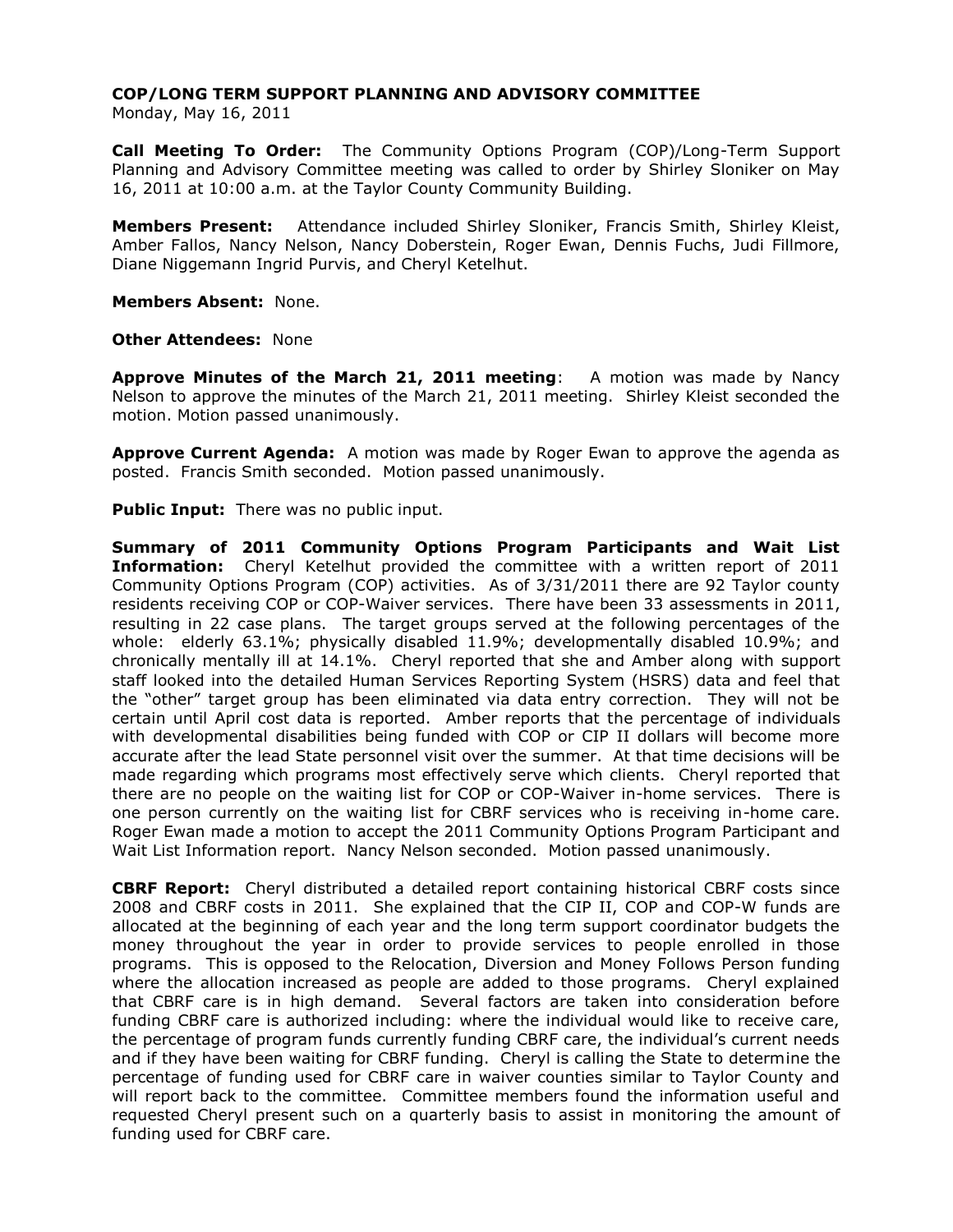**Update on ADRC/Family Care in Taylor County:** There was an update on progress toward establishing an Aging and Disability Resource Center (ADRC) and the start of Family Care here in Taylor County. Amber, Diane and Cheryl continue to regularly attend the monthly planning committee meetings for the Aging and Disability Resource Center (ADRC) of the Northwoods. While Gov. Walker's 2012-13 biennial budget includes funding for the creation of new ADRCs, it does not include money to continue the expansion of Family Care. The proposed budget would only allow Family Care enrollment in areas currently served by a Managed Care Organization and then enrollment would be via attrition. The fact that Family Care/Managed Care Organizations will not be establishing a presence here in Taylor County makes staffing the ADRC difficult. The current staffing levels at Human Services are needed to continue serving the people getting services through CIP II and COP programs. There is no staff to transition to the needed ADRC positions. Additional staff would need to be requested and in light of current budget situations that is not likely.

New information being discussed with the regional ADRC planning group indicates that for maximum Medicaid reimbursement the Elderly Benefit Specialist (EBS) needs to be housed at the same agency that has the ADRC contract. In Taylor County this is not the case as the EBS is located at the Commission on Aging and the plan was to have the ADRC within the Human Services Department. Vilas and Oneida Counties are in the same situation.

There is a regional ADRC planning group meeting next week and the above issue will be discussed in depth. Florence County has decided to withdraw from the application process with the ADRC of the Northwoods. Vilas County Board of Supervisors passed the resolution and intergovernmental agreement already. Taylor County and Vilas Counties are evaluating the next step for them, and at this time are not ready to proceed with the planned June 2011 ADRC of the Northwoods application submission to the Department of Health Services.

A question was asked regarding the Family Care Audit and if it is available. The audit has been published and it is available on the Department of Health Services (DHS) website. The audit states that three Managed Care Organizations (MCOs) are in financial distress; that the ADRC/MCO concept has improved access to services; is neutral on the cost saving with Family Care; more DHS oversight is needed to monitor quality; and that due to the recentness of Family Care expansion more study is needed to determine if Family care is cost effective.

The ADRC Ad Hoc Committee continues to serve an advisory role here in Taylor County and meets monthly. A member of this committee usually attends the regional planning meeting along with Cheryl, Amber and Diane. The Commission on Aging (COA) and Human Services Boards receive monthly reports on the activities of the regional ADRC planning group.

**Discussion of Filling Vacancy on Committee:** The death of Reiny Klingbeil has left a vacancy on the COP committee. Discussion was held regarding filling that position. Cheryl indicated that the person filling that spot needs to represent the developmental disability target group. Committee members shared names of potential candidates. Amber will follow-up on the suggestions and look for additional names if needed. Once a person is selected Cheryl will talk with COP Committee Chair, Shirley Sloniker. A letter will be drafted to send to Taylor County Board Chairman Jim Metz with the name of the individual we recommend fill the vacant position. All agreed to the plan. No action needed.

**Other Business:** Nancy Doberstein began a discussion regarding the changes coming 7/1/2011 as LogistiCare takes over arranging the Non-Emergency Medical Transportation for those individuals on Medical Assistance. Diane Niggemann reported that LogistiCare has contracts with 30+ other states to do the same service. Each call will go into a Madison location. LogistiCare is in the process of hiring providers/drivers. The requirements for becoming a contracted provider include first aid, CPR and sensitivity training, among other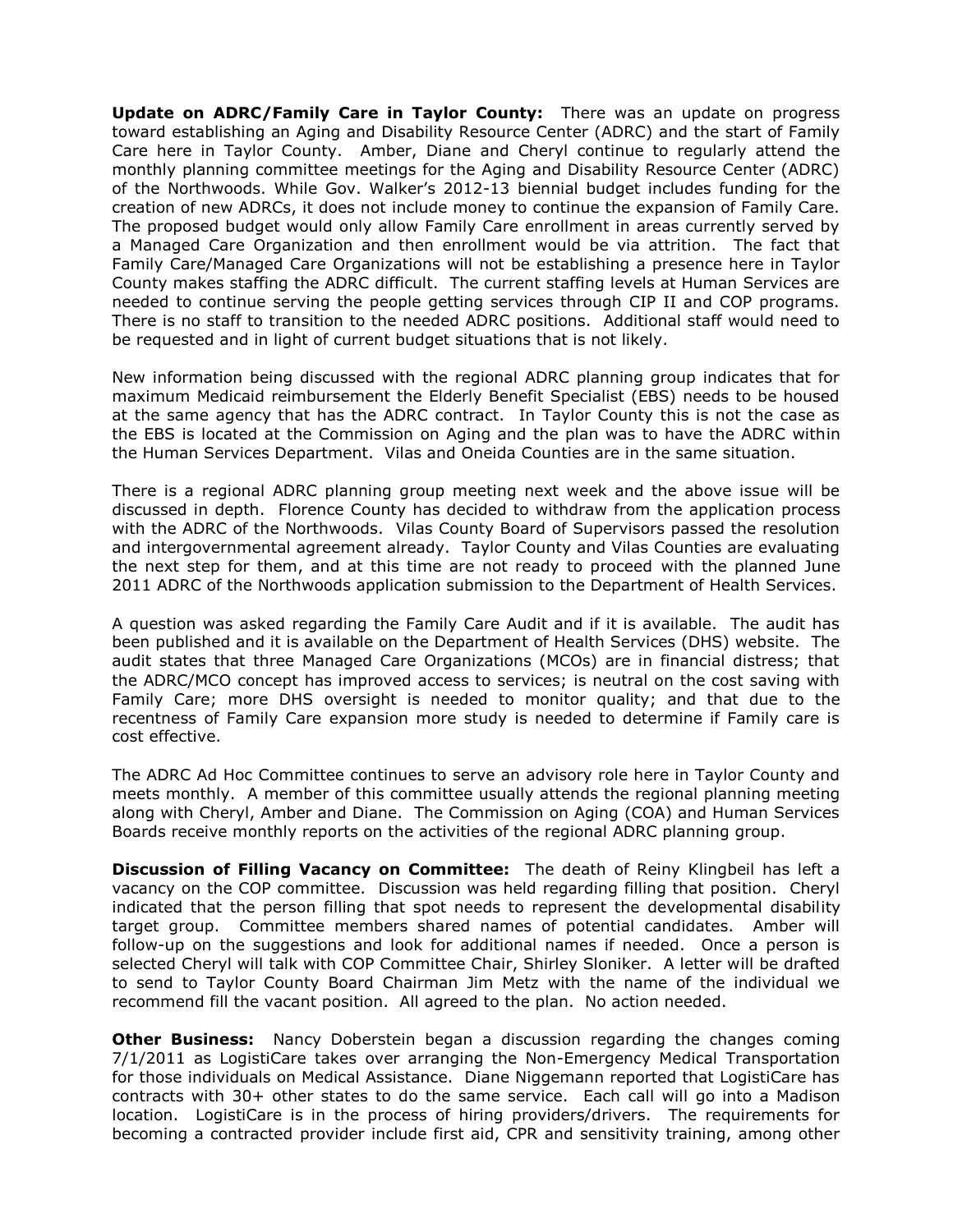things. The reimbursement rate for the drivers is lower than what they currently receive. Dialysis and wound care clinic patients will be prioritized for drivers. If a local driver is not available, LogistiCare has stated they will draw from other regions to provide the needed drivers. Current local providers are considering if they will contact with LogistiCare (PDQ, Comfort Carriers, City of Medford, BRI …). There is some question if the participant chooses to get care from a provider other than local (i.e.: Marshfield, Wausau) if LogistiCare will fund the trip. On 6/1/11 individuals on Medical Assistance will be notified of the change via letter, and they can start scheduling rides on 6/17/11. The Commission on Aging will continue with its monthly trips to area cities and continue to provide privately funded transportation at a rate of \$0.50/mile.

There was discussion of the new CBRF that is being built in Medford. Diane has met with the management, ads have run for the director and it may open in the summer of 2011. They have not yet contacted Human Services about contracting for services so at this time the facility will be private pay. The question was asked if care there would be covered by nursing home insurance. This would be dependent on each individual policy and how it is written.

Diane gave the committee information on an upcoming conference. Teepa Snow is presenting information regarding caring for individuals with dementia. This daylong conference is free of charge, will be in Ogema and transportation will be provided. The conference is scheduled for June 17, 2011 with reservations to be made by June  $12^{\text{th}}$ . Diane distributed a flyer with details.

**Schedule next meeting:** The next meeting of the COP/Long-Term Support Planning and Advisory Committee will be Monday, August 15, 2011 at 10:00 a.m. at the Taylor County Community Building located at the fairgrounds.

**Adjourn:** Roger Ewan made a motion to adjourn with a second by Shirley Kleist. Motion passed unanimously. Meeting adjourned at 11:15.

Respectfully Submitted,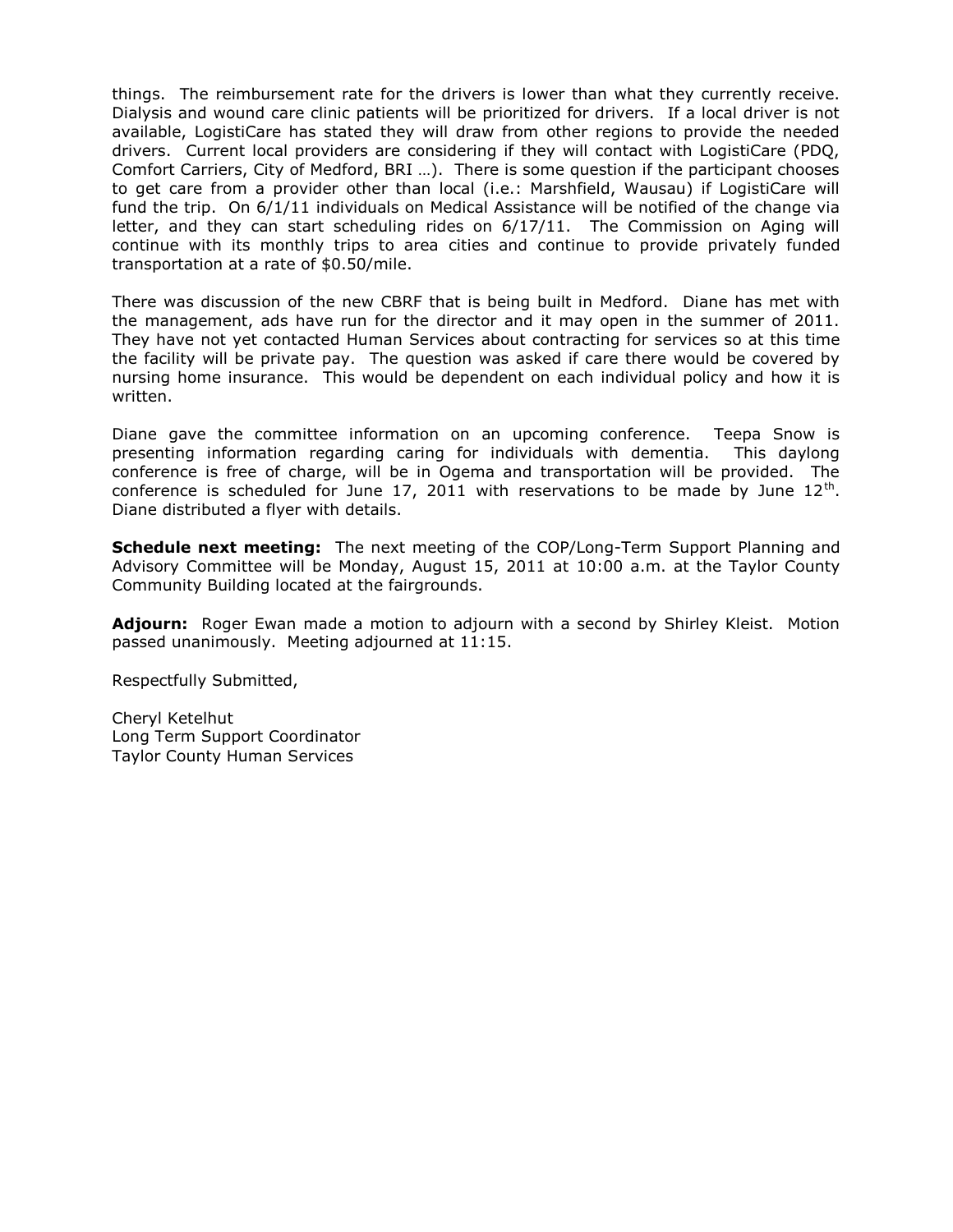Monday, March 21, 2011

**Call Meeting To Order:** The Community Options Program (COP)/Long-Term Support Planning and Advisory Committee meeting was called to order by Shirley Sloniker on March 21, 2011 at 10:00 a.m. at the Taylor County Community Building.

**Members Present:** Attendance included Shirley Sloniker, Francis Smith, Shirley Kleist, Amber Fallos, Nancy Nelson, Nancy Doberstein, Roger Ewan, Judi Fillmore, Diane Niggemann Ingrid Purvis, and Cheryl Ketelhut.

**Members Absent:** Dennis Fuchs was absent.

**Other Attendees:** None

**Approve Minutes of the December 20, 2010 meeting**: A motion was made by Roger Ewan to approve the minutes of the December 20, 2010 meeting. Shirley Kleist seconded the motion. Motion passed.

**Approve Current Agenda:** A motion was made by Roger Ewan to approve the agenda as posted. Nancy Doberstein seconded. Motion passed.

**Public Input:** There was no public input.

**Summary of 2010 Community Options Program Participants and Wait List Information:** Cheryl Ketelhut provided the committee with a written report of 2010 Community Options Program (COP) activities. There were 79 Taylor county residents receiving COP or COP-Waiver services. There were 21 assessments in 2010, resulting in 53 case plans. The target groups served at the following percentages of the whole: elderly 59.4%; physically disabled 11.5%; developmentally disabled 10.4%; and chronically mentally ill at 17.7%. There was 1% in the other category which was due to a data entry error. Cheryl reported that there were no people on the waiting list for COP or COP-Waiver services at the end of 2010.

**Review and Approve 2011 COP Plan Update:** Cheryl distributed the 2011 COP Plan submitted to the State. Shirley Sloniker as committee chair stated the 2011 COP Plan was required to be submitted before the meeting today so she had signed it. Cheryl stated it has been submitted to the State and she is awaiting approval anticipating no problems. Diane Niggemann made a motion to approve the 2011 COP Plan as submitted to the State. Nancy Nelson seconded. Motion passed.

**Summary of 2011 Community Options Program:** Cheryl distributed the COP Summary Report for 2011. There are 79 Taylor county residents receiving COP or COP-Waiver services. There have been 21 assessments, resulting in 9 case plans. Several assessments are in process, as evidenced by the smaller of the tow numbers. The target groups served at the following percentages of the whole: elderly 63.6%; physically disabled 10.2%; developmentally disabled 10.2%; and chronically mentally ill at 14.8%. There was 1% in the other category which Cheryl and Amber will correct. All of the required percentages are met with the exception of the developmentally disabled target group where the requirement is 14%. Amber stated that not all of the individuals receiving COP services are reflected in the report. She and Cheryl will have the corrected numbers on the next report. Cheryl reported that there were no people on the waiting list for COP/COP-Waiver in-home services. There is one person on the waiting list for COP/COP Waiver CBFR funding but that this person will be funded starting 4/1/2011. Cheryl reported the trend of referrals on individuals who do not have a history of receiving services before continues.